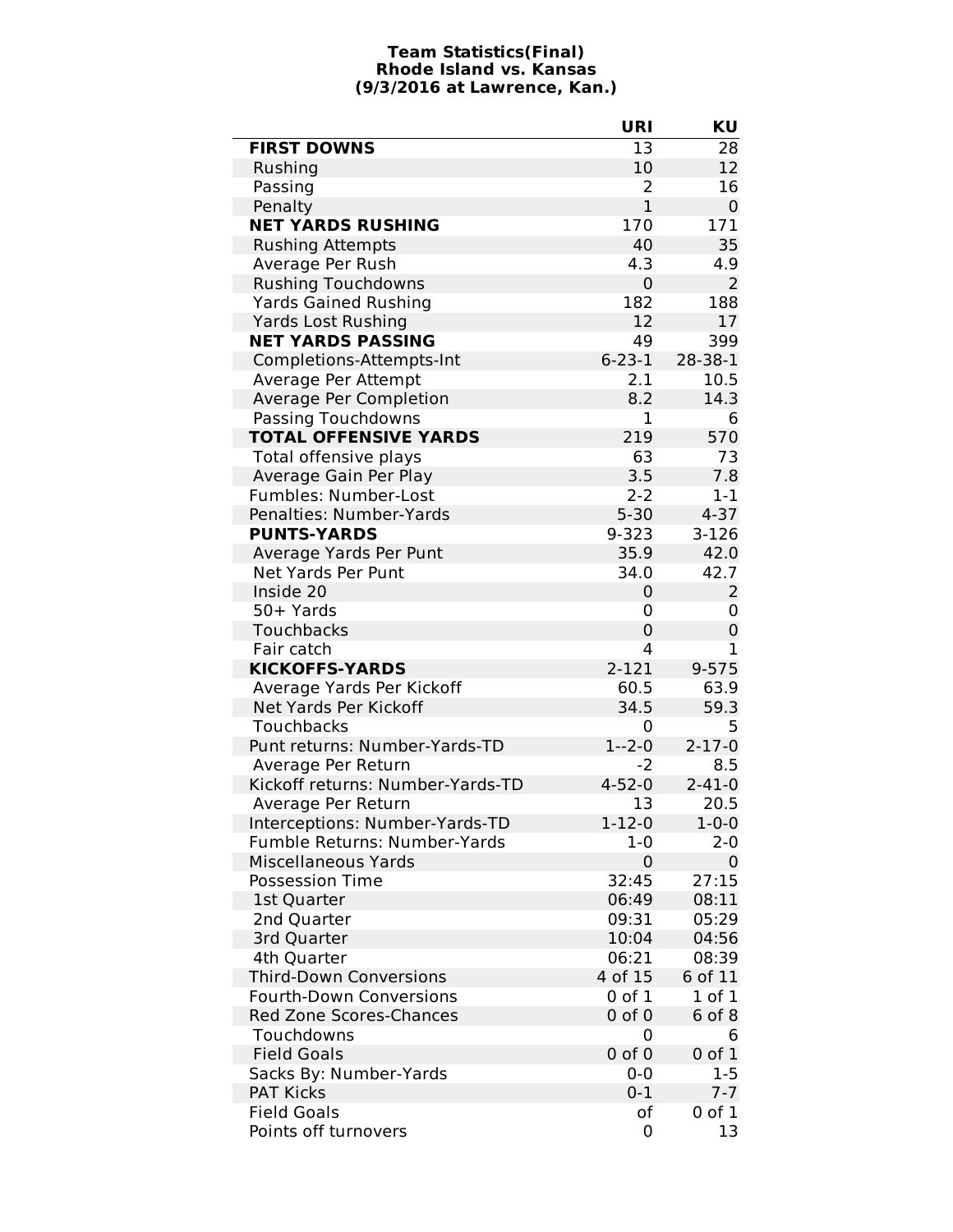## **Individual Statistics(Final) Rhode Island vs. Kansas (9/3/2016 at Lawrence, Kan.)**

## **Rhode Island Kansas**

| <b>Rushing</b> | No. | Gain | <b>Loss</b> | Net TD |   | La  | Ava |
|----------------|-----|------|-------------|--------|---|-----|-----|
| Anderson       | 16  | 62   |             | 59     |   | 12  | 3.7 |
| W. McKoy       | 10  | 61   | 5           | 56     |   | 15  | 5.6 |
| Clarke         | 11  | 43   | 0           | 43     | O | 8   | 3.9 |
| Denny          | ₹   | 16   | Δ           | 12     |   | 16. | 4   |
| <b>Totals</b>  | 40  | 182  | 12          | 170    |   | 16  | 4.3 |

| Passing  | $C-A-I$      | Yds | TD. | Lona | Sack |
|----------|--------------|-----|-----|------|------|
| W. McKoy | $6 - 23 - 1$ | 49  |     | 23   |      |
| Totals   | $6 - 23 - 1$ | 49  |     | 23   |      |

| <b>Receiving</b> | No. | Yards | TD | Long | Tqt |
|------------------|-----|-------|----|------|-----|
| Aa. Parker       |     | 37    |    | 23   | 6   |
| McKeeman         |     | 12    | O  | 9    |     |
| Denny            |     | 9     | O  | g    | 5   |
| Allen            |     | -9    |    |      |     |
| Totals           |     | 49    |    | つっ   | つつ  |

| Rushing         | No. | Gain          | Loss     | Net TD Lg |      |      | Avg  |
|-----------------|-----|---------------|----------|-----------|------|------|------|
| Kinner, Ke'aun  | 7   | 69            | 0        | 69        | 1    | 20   | 9.9  |
| Martin, Taylor  | 6   | 33            | 0        | 33        | 1    | 12   | 5.5  |
| Evans, Denzell  | 9   | 28            | 4        | 24        | 0    | 7    | 2.7  |
| Willis, Ryan    | 2   | 22            | 0        | 22        | 0    | 17   | 11   |
| Cozart, Montell | 4   | 17            | 0        | 17        | 0    | 7    | 4.3  |
| Herbert, Khalil | 4   | 16            | 1        | 15        | 0    | 9    | 3.8  |
| Stanley, Carter | 1   | 3             | $\Omega$ | 3         | 0    | 3    | 3    |
| TEAM            | 2   | 0             | 12       | $-12$     | 0    | 0    | -6   |
| Totals          | 35  | 188           | 17       | 171       |      | 2 20 | 4.9  |
| Passing         |     | $C-A-I$       |          | - TD      | Long |      | Sack |
| Cozart. Montell |     | $18 - 25 - 1$ | 199      | 3         |      | 35   | 0    |

| Cozart, Montell | 18-25-1     | 199 | 35 |  |
|-----------------|-------------|-----|----|--|
| Stanley, Carter | $3 - 4 - 0$ | 56  | 38 |  |
| Willis, Ryan    | $7-9-0$     | 144 |    |  |
| Totals          | 28-38-1     | 399 |    |  |

| Receiving       |     | No. | Yards | TD   | Long | Tgt |
|-----------------|-----|-----|-------|------|------|-----|
| Gonzalez, L.    |     | 7   | 78    | 1    | 18   | 9   |
| Sims, Steven    |     | 5   | 124   | 2    | 71   | 8   |
| Patrick, Tyler  |     | 5   | 51    | 1    | 20   | 6   |
| Hartzog, Bobby  |     | 3   | 34    | 0    | 28   | 4   |
| Harrell, Chase  |     | 2   | 51    | 1    | 38   | 2   |
| Barbel, Shakiem |     | 2   | 17    | 0    | 12   | 3   |
| Zunica, Michael |     | 1   | 22    | 0    | 22   | 1   |
| Kinner, Ke'aun  |     | 1   | 15    | 0    | 15   | 1   |
| Sternberger, J. |     | 1   | 5     | 0    | 5    | 1   |
| Johnson, Ben    |     | 1   | 2     | 1    | 2    | 1   |
| Totals          |     | 28  | 399   | 6    | 71   | 37  |
| <b>Punting</b>  | No. | Yds | Avg   | Long | In20 | ΤВ  |
| Moos, Cole      | 3   | 126 | 42.0  | 44   | 2    | 0   |
| Totals          | 3   | 126 | 42.0  | 44   | 2    | 0   |

| Punting        | No. |          | Yds | Avg  |                | Long |    | In20             | ΤВ |
|----------------|-----|----------|-----|------|----------------|------|----|------------------|----|
| Graybar        |     | 323<br>9 |     |      | 35.9           |      | 48 | 0                | 0  |
| Totals         |     | 9        | 323 | 35.9 |                | 48   |    | 0                | 0  |
|                |     | Punt     |     |      | <b>Kickoff</b> |      |    | <b>Intercept</b> |    |
| <b>Returns</b> | No  | Yds Lg   |     | No   | Yds Lg         |      | No | Yds              | Lg |
| H. Cooper      | 1   | $-2$     | 0   | 1    | 17             | 17   | 0  | O                | O  |
| Denny          | 0   | 0        | 0   | 3    | 35             | 16   | 0  | 0                | 0  |
| Hogan          | 0   | 0        | 0   | 0    | 0              | 0    | 1  | 12               | 12 |
| Totals         | 1   | $-2$     | 0   | 4    | 52             | 7    | 1  | 17               | 12 |

| <b>Field goals</b> | Otr Time<br><b>Dist</b><br><b>Field goals</b><br>Result |            |            |                | Otr Time     | <b>Dist</b> |           |                 | Result     |           |    |           |                |                |
|--------------------|---------------------------------------------------------|------------|------------|----------------|--------------|-------------|-----------|-----------------|------------|-----------|----|-----------|----------------|----------------|
|                    |                                                         |            |            | Wyman, Matthew |              | 2nd         | 01:30     | 31 yards        |            | missed    |    |           |                |                |
| <b>Kickoffs</b>    | No.                                                     | Yards      |            |                | Avg          | TВ          | <b>OB</b> | <b>Kickoffs</b> | No.        | Yards     |    | Avg       |                | TB OI          |
| Rohrwasser         |                                                         |            | 121 yards  |                | 60.5         | 0           | $\Omega$  | Wyman, Matthew  | 9          | 575 yards |    | 63.9      | 5              | $\overline{0}$ |
| All-purpose        |                                                         | <b>Run</b> | <b>Rcv</b> | <b>KR</b>      | <b>PR</b>    | 1R          | Total     | All-purpose     | <b>Run</b> | Rcv       | KR | <b>PR</b> | -IR            | To             |
| Anderson           |                                                         | 59         | 0          | $\Omega$       | <sup>0</sup> | 0           | 59        | Gonzalez, L.    |            | 78<br>0   | 41 | 17        | $\overline{0}$ |                |
| Denny              |                                                         | 12         | 9          | 35             | 0            | 0           | 56        | Sims, Steven    |            | 124<br>0  | 0  | 0         | $\Omega$       |                |
| W. McKoy           |                                                         | 56         | 0          | $\Omega$       | $\Omega$     | $\Omega$    | 56        | Kinner, Ke'aun  |            | 69<br>15  | 0  | 0         | 0              |                |
| Clarke             |                                                         | 43         | 0          | 0              | 0            | 0           | 43        | Harrell, Chase  |            | 0<br>51   | 0  | 0         | 0              |                |

|                |   | <b>Punt</b> |    |             | Kickoff |       | Intercept |                               |  |  |
|----------------|---|-------------|----|-------------|---------|-------|-----------|-------------------------------|--|--|
| <b>Returns</b> |   |             |    |             |         |       |           | No Yds Lg No Yds Lg No Yds Lg |  |  |
| Gonzalez, L.   |   |             |    | 2           |         | 41 27 |           |                               |  |  |
| Neal, Derrick  |   |             |    | 0           | 0       |       |           |                               |  |  |
| Bates, Bazie   | 0 | $_{0}$      | UI | 0           |         |       |           |                               |  |  |
| Totals         |   |             |    | $2^{\circ}$ |         | 41 27 |           |                               |  |  |

| <b>Field goals</b> |                 | <b>Qtr Time</b> | Dist      |           |      | Result |
|--------------------|-----------------|-----------------|-----------|-----------|------|--------|
| Wyman, Matthew     | 2 <sub>nd</sub> | 01:30           | 31 yards  |           |      | missed |
| <b>Kickoffs</b>    | No.             | Yards           |           | Avg       |      | TB OB  |
| Wyman, Matthew     | 9               | 575 yards       |           | 63.9      | 5    | 0      |
| All-purpose        | Run             | <b>Rcv</b>      | <b>KR</b> | <b>PR</b> | - IR | Total  |
| Gonzalez, L.       |                 | 0<br>78         | 41        | 17        | 0    | 136    |
| Sims, Steven       |                 | 0<br>124        | 0         | $\Omega$  | 0    | 124    |
| Kinner, Ke'aun     | 69              | 15              | 0         | 0         | 0    | 84     |
| Harrell, Chase     |                 | 0<br>51         | 0         | 0         | O    | 51     |

FUMBLES: Rhode Island- H. Cooper 1-1 W. McKoy 1-1 . Kansas- Neal, Derrick 1-1 .